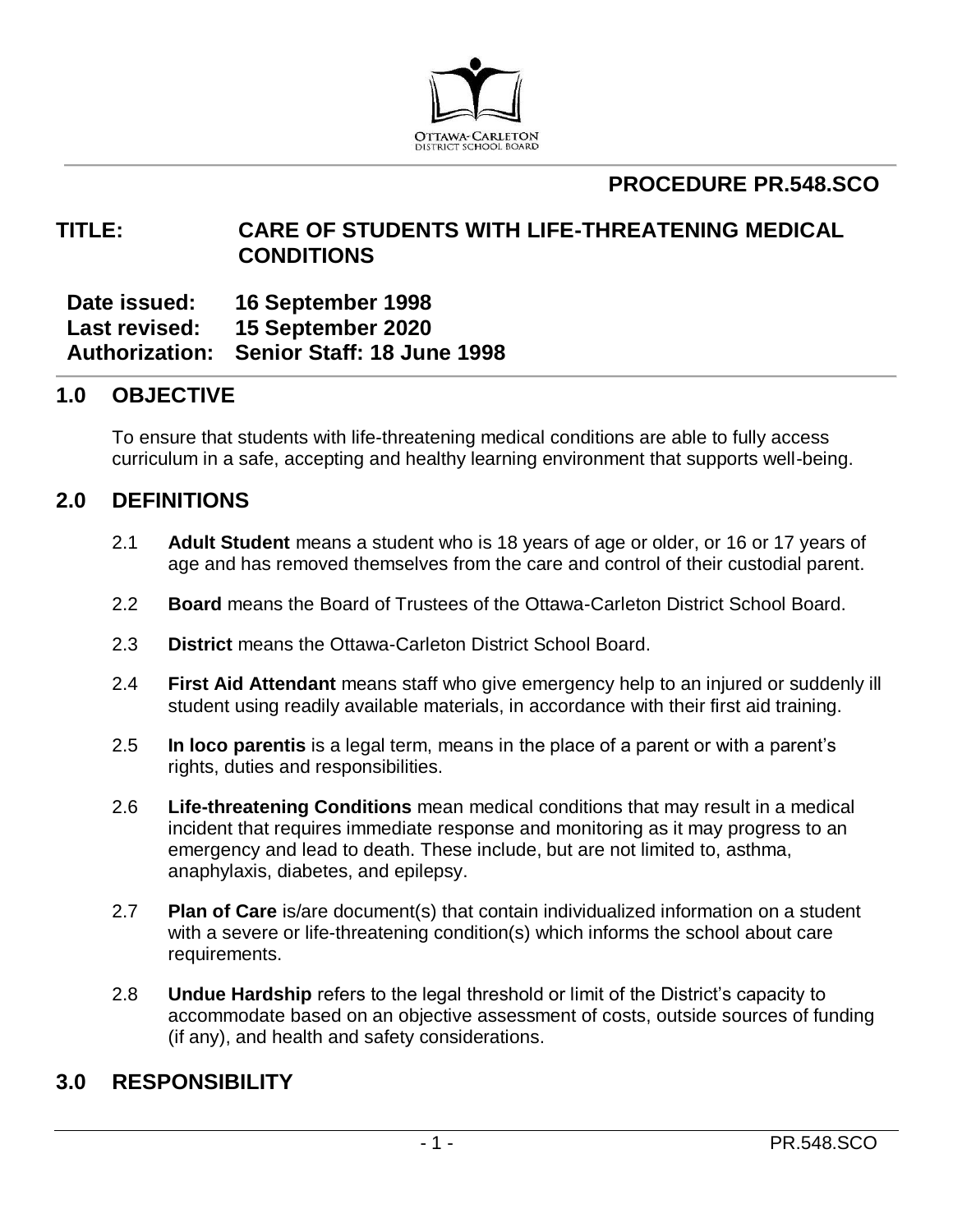- 3.1 The school principal is responsible for:
	- a) clearly communicating to parents and staff the process for parent(s)/guardian(s) to notify the school of their child's medical condition;
	- b) authorizing a Plan of Care for each student identified as having a lifethreatening medical condition;
	- c) ensuring that the details of the Plan of Care are made known to staff and others in regular contact with the student, as authorized by the parent(s)/guardian(s) or the adult student;
	- d) complying with Sabrina's Law and Ryan's law by arranging for annual mandatory training for all staff on managing anaphylaxis and asthma, respectively;
	- e) designating staff to support the daily and emergency management of lifethreatening medical conditions and ensuring that they receive adequate training;
	- f) ensuring all prescribed medication are kept in a secure location with provisions being made for responsible individuals to have access to it, as required;
	- g) ensuring that students authorized to carry and administer their own medication are not abusing this responsibility;
	- h) establishing strategies that reduce the risk of exposure to triggers, causative agents, and risk factors in classrooms, common school areas, and extracurricular activities, in accordance with the authorized Plan of Care;
	- i) ensuring provisions are made to care for students with life-threatening conditions during emergencies, such as fire and lockdown;
	- j) addressing issues potentially affecting life-threatening medical conditions arising from transportation, field trips, and other school activities;
	- k) communicating with parent(s)/guardian(s) in medical emergencies; and
	- l) implementing the OCDSB General Guidelines for Creating Safe and Healthy Schools for Anaphylactic Students, 2013, and OCDSB Guidelines for Creating Safe and Healthy Schools for Students with Diabetes 2015.
- 3.2 School Staff, in regular contact with students with life-threatening conditions, are responsible for:
	- a) identifying students concerned and reviewing their Plans of Care;
	- b) sharing information on a student's signs and symptoms with other students and posting the Plans of Care in their classrooms, as authorized by the parent(s)/guardian(s) or the adult student;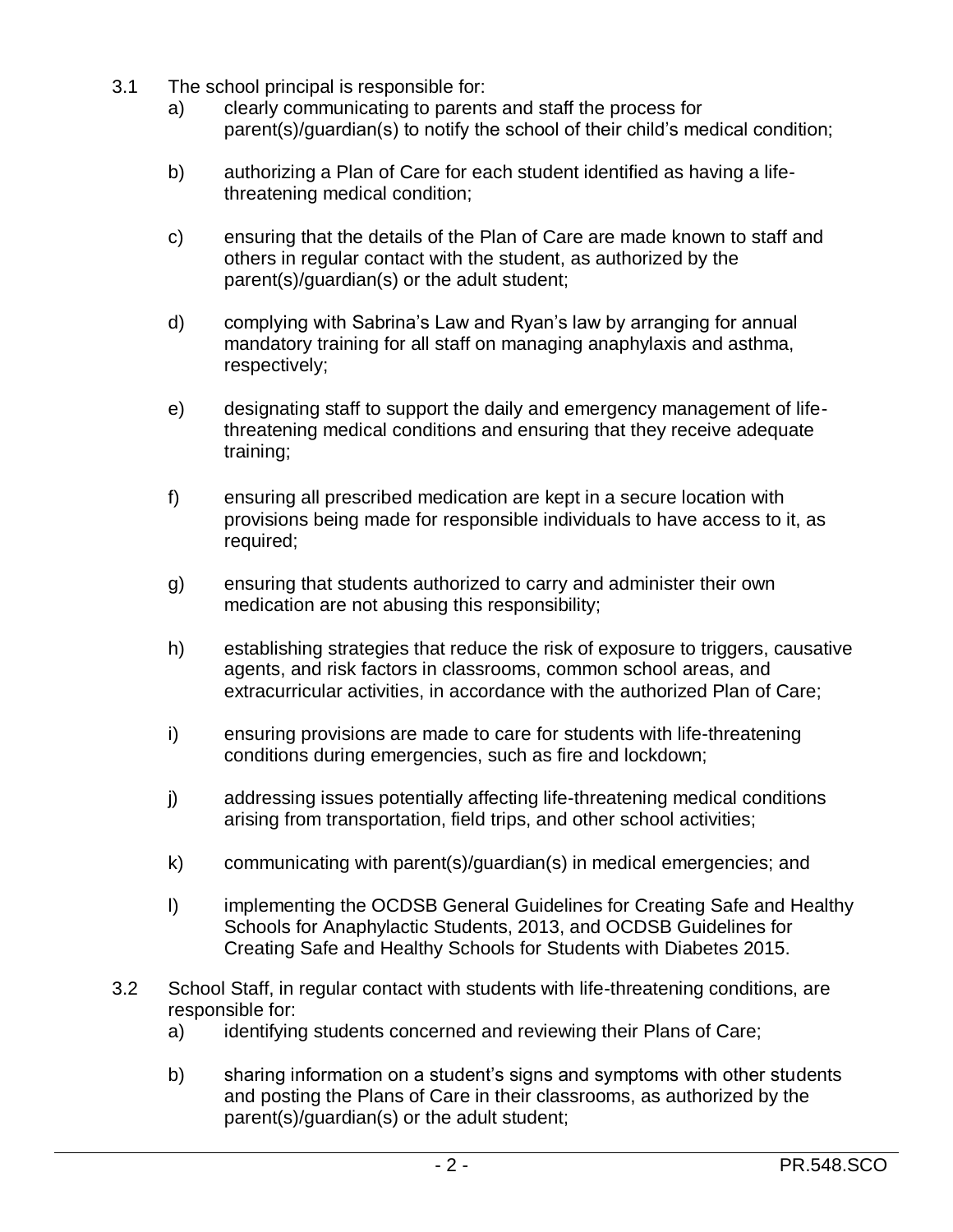- c) making the Plans of Care available to occasional teachers, casual staff and volunteers who are in regular contact with the student, as authorized by the parents/guardians or the adult student;
- d) implementing accommodations requested by the parents/guardians or the adult student and authorized by the principal;
- e) following the established avoidance strategies in classrooms, common school areas, and extracurricular activities;
- f) supporting the inclusion, dignity, and confidentiality of students with lifethreatening medical conditions;
- g) participating in training, as required, and ensuring they understand and are comfortable with their responsibilities; and
- h) ensuring that any changes in regular school activity (e.g. field trips) that may affect the daily management plans are communicated to parent(s)/guardian(s) at the earliest opportunity and managed in cooperation with the student.
- 3.3 Parents/Guardians or adult students are responsible for:
	- a) educating the student about their medical condition(s) and the details of their Plan of Care;
	- b) encouraging the student to reach their full potential for self-management and self-advocacy;
	- c) providing the school with all the required documentation in a timely manner;
	- d) cooperating with the principal to reach mutually agreed upon Plan of Care;
	- e) resubmitting the Plan of Care in case of any changes to the student's medication, condition, level of independence, or treatment plan;
	- f) ensuring all prescribed oral medications are transported to and from school in a child-proof container clearly labelled with the student's name, the medication, and dosage; and
	- g) supplying the school with sufficient back-up medication and supplies in their original, clearly labelled containers, and tracking their expiration dates.
- 3.4 Depending on their cognitive, emotional, social, and physical stage of development and their capacity for self-management, students with life-threatening medical conditions are responsible for:
	- a) actively supporting the development and implementation of their Plan of Care;
	- b) advocating for their personal safety and well-being; and
	- c) if possible, informing school staff if a medical emergency occurs or if they are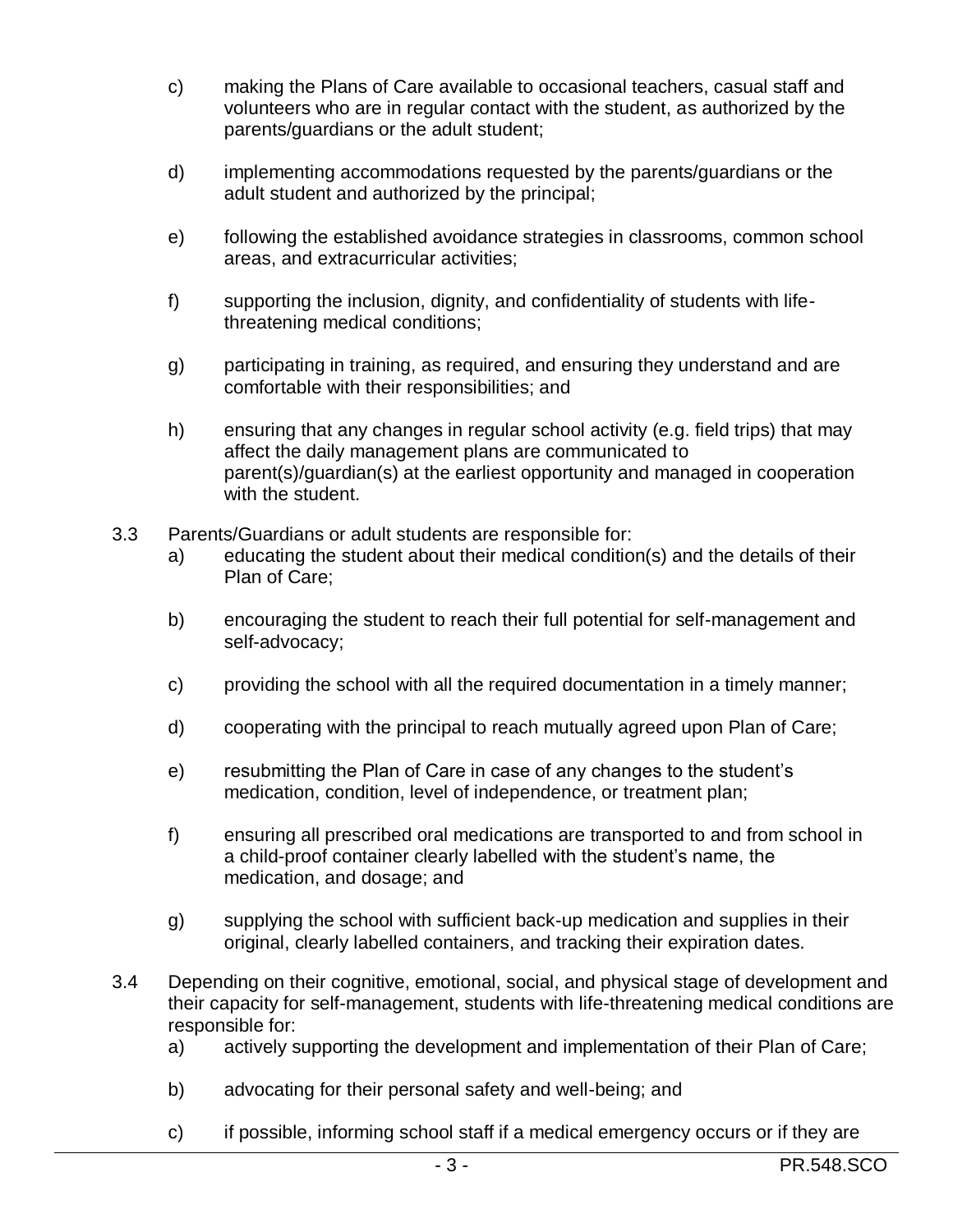facing challenges related to their medical condition.

## **4.0 PROCEDURES**

- 4.1 Principals will inform all students, staff, and parents/guardians of their responsibilities in dealing with potentially life-threatening medical conditions in the school.
- 4.2 Principals will encourage parents/guardians of a student or adult students with a lifethreatening condition to submit [OCDSB 963 Plan of Care](https://forms.ocdsb.ca/Forms/Plan-Of-Care-For-Students-With-Life-Threatening-Medical-Conditions) for Students with Life[threatening Conditions](https://forms.ocdsb.ca/Forms/Plan-Of-Care-For-Students-With-Life-Threatening-Medical-Conditions) to the school, at a minimum:
	- a) at the time of registration;
	- b) each year during the first week of school;
	- c) when their child returns to school following a diagnosis; or
	- d) following any change to the student's medical condition.
	- 3.2 An accessible offline copy of OCDSB 963 Plan of Care for Students with Lifethreatening Conditions is attached as Appendix A.

#### Developing a Plan of Care

- 4.3 Through a [Plan of Care,](https://forms.ocdsb.ca/Forms/Plan-Of-Care-For-Students-With-Life-Threatening-Medical-Conditions) parents/guardians will communicate to school all necessary information concerning the daily and emergency management of the student's lifethreatening medical condition, including:
	- a) symptoms, triggers and avoidance strategies;
	- b) health care professional's information, prescription and notes;
	- c) accommodations necessary for the student to access curriculum and learning;
	- d) the authorization for student or staff to administer prescribed medication;
	- e) the authorization for students to (not) carry and administer prescribed medication; and
	- f) the parents/guardians or adult student's responsibility for the risks associated with the administration of prescribed medication during school hours.
- 4.4 The principal may, before authorizing a [Plan of Care,](https://forms.ocdsb.ca/Forms/Plan-Of-Care-For-Students-With-Life-Threatening-Medical-Conditions) obtain clarification from the parent(s)/guardian(s) or the adult student on any of the information submitted on the [Plan of Care,](https://forms.ocdsb.ca/Forms/Plan-Of-Care-For-Students-With-Life-Threatening-Medical-Conditions) if necessary.
- 4.5 A principal may negotiate with the parent(s)/guardian(s) or an adult student the accommodation requested in the [Plan of Care,](https://forms.ocdsb.ca/Forms/Plan-Of-Care-For-Students-With-Life-Threatening-Medical-Conditions) if:
	- a) it is not prescribed by a health care professional;
	- b) its absence does not have an adverse impact on the student's ability to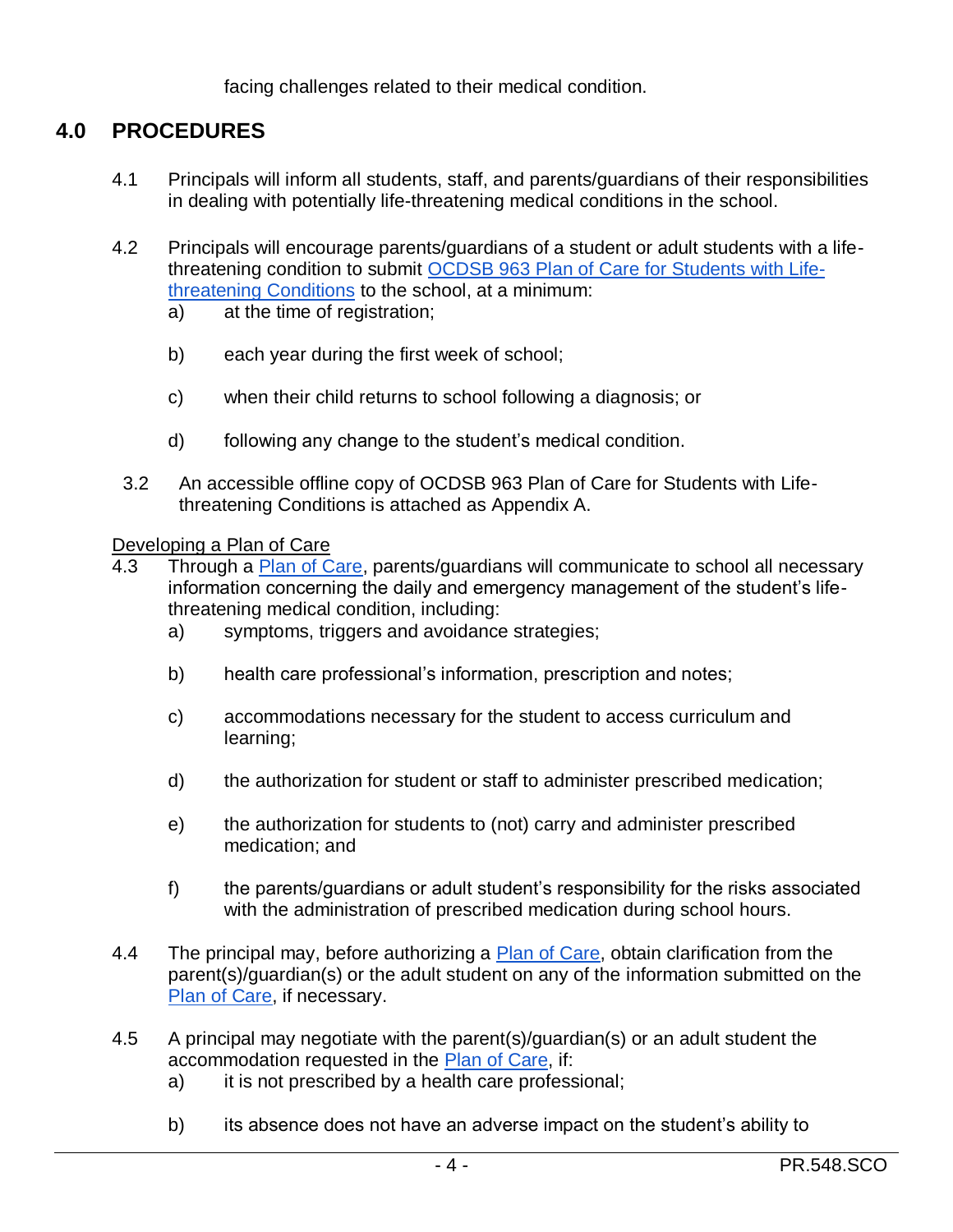access education; and/or

- c) it causes undue or excessive hardship to the school/District.
- 4.6 A principal may revoke a student's right to self-administer and/or carry their own medication, as authorized by their parent(s)/guardian(s), if there is evidence that the student is abusing this responsibility.
- 4.7 If a [Plan of Care](https://forms.ocdsb.ca/Forms/Plan-Of-Care-For-Students-With-Life-Threatening-Medical-Conditions) cannot be agreed upon by the parent/guardian and the principal, the principal will contact the Superintendent of Instruction for resolution to ensure that a plan is put in place.
- 4.8 The information on the [Plan of Care](https://forms.ocdsb.ca/Forms/Plan-Of-Care-For-Students-With-Life-Threatening-Medical-Conditions) lapses as of 31 August of any school year following the year for which a [Plan of Care](https://forms.ocdsb.ca/Forms/Plan-Of-Care-For-Students-With-Life-Threatening-Medical-Conditions) was submitted, and as such parents/guardians or adult students are required to re-submit the [Plan of Care](https://forms.ocdsb.ca/Forms/Plan-Of-Care-For-Students-With-Life-Threatening-Medical-Conditions) on an annual basis.
- 4.9 For students being transported by the Ottawa Student Transportation Authority (OSTA), the principal will complete Appendix B: OSTA Life-Threatening Medical Conditions Emergency Transportation Form and will submit three copies to the General Manager (or designate) of OSTA within 10 school days from the receipt of the [Plan of Care.](https://forms.ocdsb.ca/Forms/Plan-Of-Care-For-Students-With-Life-Threatening-Medical-Conditions)

#### Communicating Plans of Care

- 4.10 Principals will disseminate the authorized Plans of Care, as authorized, to school staff in direct contact with students with life-threatening medical conditions.
- 4.11 Principals will disseminate general information on the life-threatening conditions present at their school and their management to the school council, students' council and other school organizations, as appropriate and necessary.

#### Daily Management of Life-threatening Conditions

- 4.12 With the beginning of each school year, the principal will liaise with Ottawa Public Health staff assigned to their school in order to:
	- a) train all staff on the management of asthma and anaphylaxis; and
	- b) brief designated staff members and alternates regarding the management of other life-threatening conditions, as per the authorized Plans of Care, the administration of prescribed medication, their safekeeping and disposal.
- 4.13 The principal will ensure that the training addresses the following:
	- a) the details of the authorized Plans of Care;
	- b) the OCDSB General Guidelines for Creating Safe and Healthy Schools for Anaphylactic Students, 2013 (Appendix C);
	- c) the OCDSB Guidelines for Creating Safe and Healthy Schools for Students with Diabetes 2015 (Appendix D); and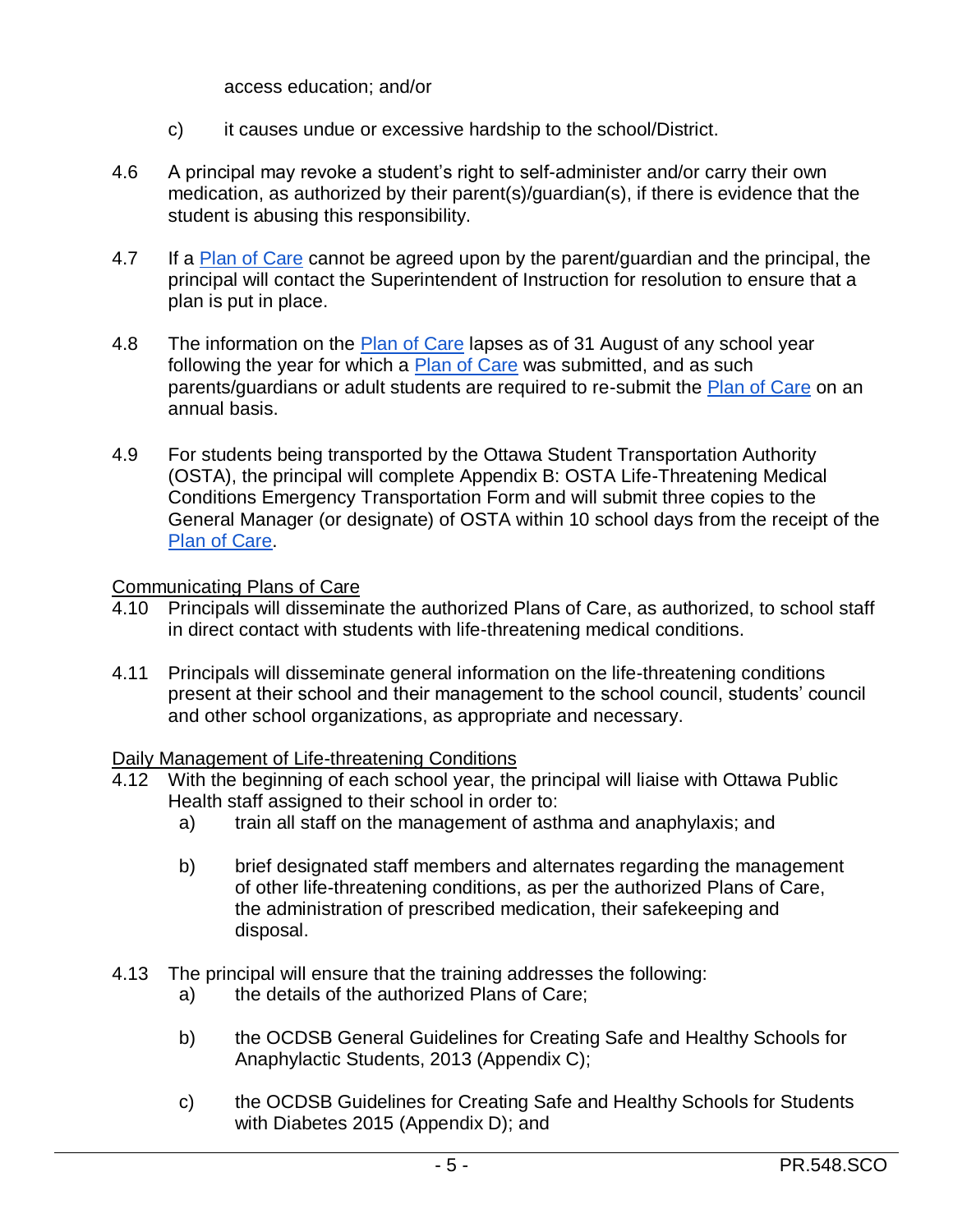- d) the Ministry approved resources on [Prevalent Medical Conditions.](http://www.edugains.ca/newsite/SafeHealthySchools/medical-conditions/Prevalent-Medical-Conditions.html)
- 4.14 In managing life-threatening conditions in school, staff will follow the recommendations made by the student's health care provider as authorized by the principal.
- 4.15 The District will make every effort to inform all staff, including bus drivers, to refrain from providing food to anaphylactic and diabetic students without express written permission from their parents/guardians.
- 4.16 Should parents/guardians request the administration of prescribed medication in school, whether by the student themselves or staff, they must provide the medication in its original pharmaceutical container with a label.
- 4.17 When parents/guardians request the administration of prescribed medication in school and are unable to submit enough backup medication, the principal will contact their Superintendent of Instruction to identify possible solutions.
- 4.18 If authorized, the alternates administer the prescribed medication in the absence of the regularly designated responsible staff member. In the absence of the designate(s) and alternate(s) in an emergency situation, an available staff member will administer prescribed medication.
- 4.19 Prescribed medication will be administered with sensitivity and in privacy, and so as to encourage the student to take an age appropriate level of responsibility for his or her medication
- 4.20 Responsible staff will keep a record of the administration of prescribed medication in the school office on Form OCDSB 287: Student Medication Log (Appendix E).
- 4.21 The principal will maintain a file for every student with life-threatening conditions with all pertinent forms and will file and retain copies in the student's Ontario Student Record (OSR) and/or the District's official repository.

#### Emergency Management of Conditions

- 4.22 In a case where there is any suspicion that the student may have been exposed to their life-threatening trigger or are displaying symptoms identified in the [Plan of](https://forms.ocdsb.ca/Forms/Plan-Of-Care-For-Students-With-Life-Threatening-Medical-Conditions)  [Care:](https://forms.ocdsb.ca/Forms/Plan-Of-Care-For-Students-With-Life-Threatening-Medical-Conditions)
	- a) available staff will follow the emergency procedures identified in the student's [Plan of Care;](https://forms.ocdsb.ca/Forms/Plan-Of-Care-For-Students-With-Life-Threatening-Medical-Conditions) and
	- b) First Aid Attendants will administer the appropriate medication even without pre-authorized consent, in loco parentis, and in accordance with OCDSB PR.547.SCO Providing Emergency Medical Care for Students.
- 4.23 No action for damages shall be initiated respecting any act by the District employees done in good faith or for any neglect or default in good faith in response to a medical emergency in accordance with the *Good Samaritan Act, 2001.*